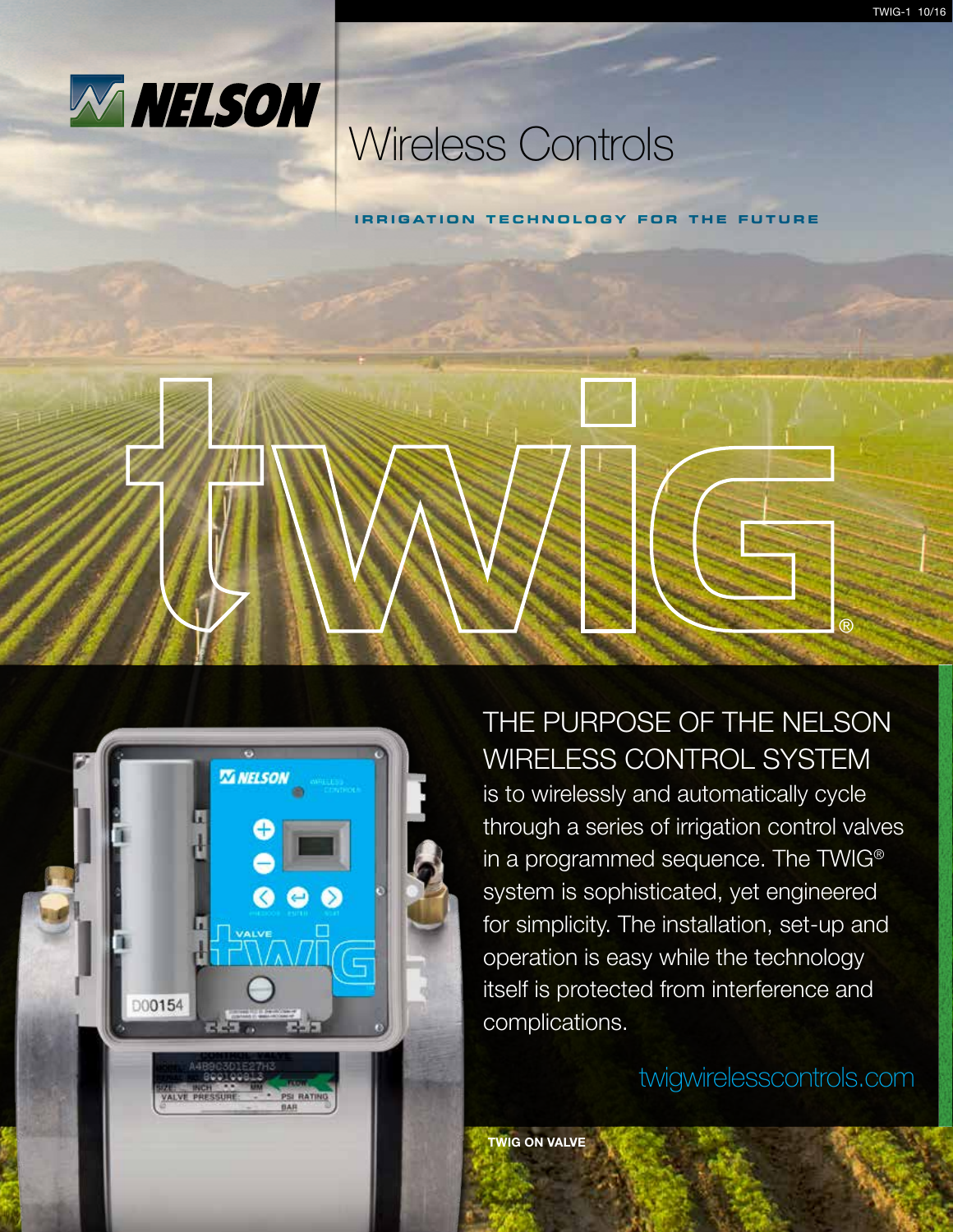

# Wireless Controls

# **irrigation automation**

Save labor, energy, and water. Improve crop yield and grade.



## Additional Benefits

Costs less than hardwired systems.

Eliminates in-ground wire splices which are a chronic source of problems.

Reduced lightning damage associated with hard wired systems.

Eliminates rodent damage associated with buried wires.

Easily expandable to accommodate future system growth by simply adding TWIGs to the network.

Solar power option brings automation to remote areas where no power source is available.

Makes automation of portable systems possible.

#### TD200 CONTROLLER

- » Easy to learn. Easy to use.
- » Controls up to 100 TWIGs and 200 valves, individually or in groups, to handle very large systems.
- » Reliable, two-way data transfer every 20 seconds.
- » Multiple start times with multiple irrigation programs, easy to set up and use.
- » Irrigation events and water meter readings can be data logged.
- » Optional power sources: 110 Volt AC, or 12 volt DC battery with solar charger.
- » Reads actual battery and radio signal strength of each TWIG in the network.
- » TD200 has a factory assigned "network I.D." that is the network that the TWIGs will join.

#### TD200 CONTROLLER

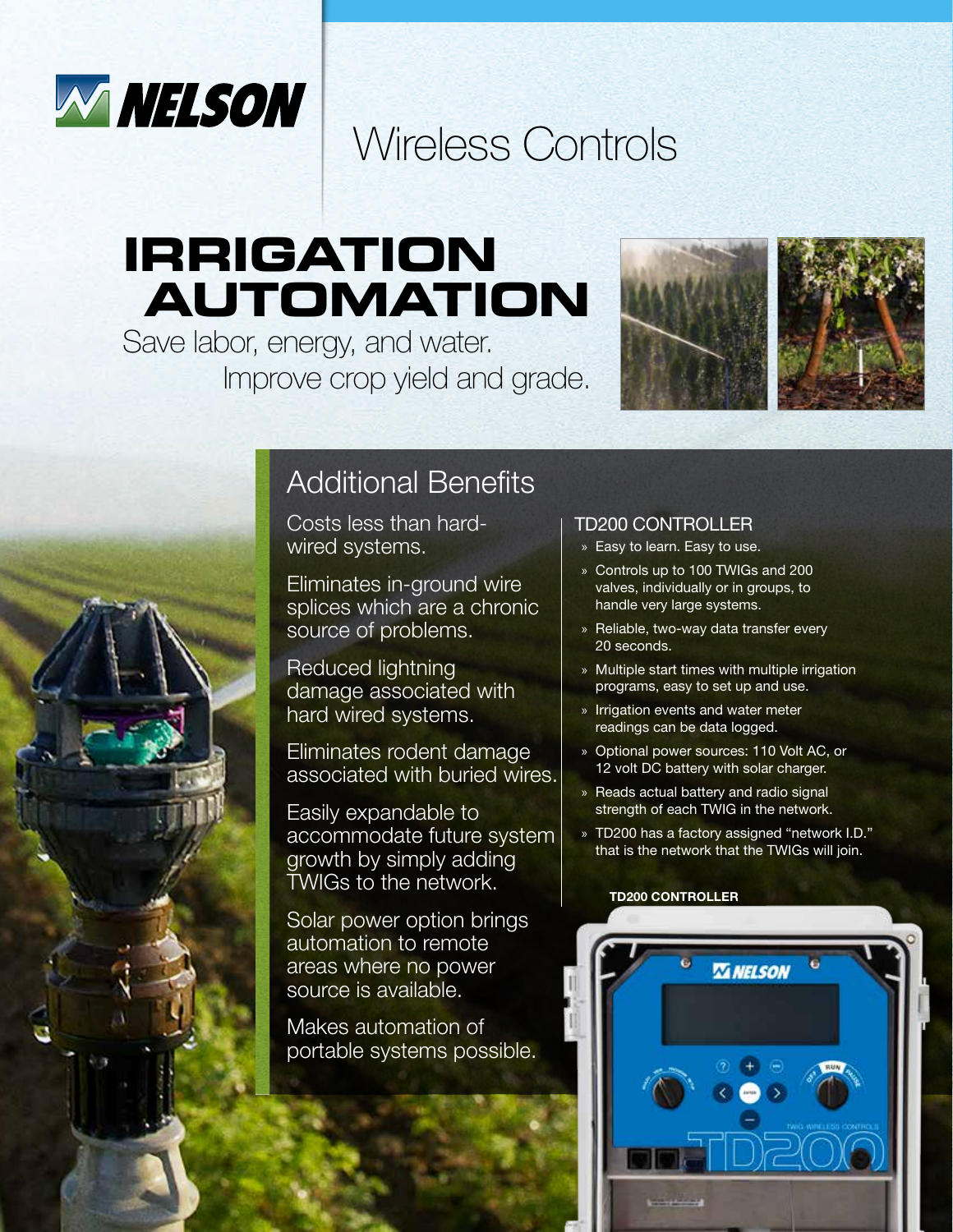#### **Irr i gat i on technology for the future**

### **PrecisION irrigation cycle times. Apply exactly the amount of water needed.**



#### TWIG® (VALVE CONTROL)

- » Turns low voltage DC latching solenoids on and off at the command of the TD200 controller
- » Proprietary "Nelson" high powered radio. Adjustable between 902 and 924 MHz.
- » Three TWIGs available:

TWIG-1. Operates one solenoid.

TWIG-2. Operates two solenoids, independently.

TWIG-4. Operates up to 4 solenoids, independently.

- » Power source: Two D-cell batteries, good for one irrigation season — shipped with TWIG.
- » Utilizes a proprietary "deep sleep" cycle technique to minimize power consumption.
- » Two antenna options:

Dua l internal antennas (standard). Provides diversity for better reception, and protection from damage. Use where line of site is optimal.

External antenna (optional). Use to improve signal reception when TWIG does not have good line-of-sight, and to extend range of communication.

- » The TWIG is packaged in a rugged, field ready water resistant box. Ag tough!
- » Joining a TWIG to a network is effortless and quick, either on setup of a new system, or the addition of a new TWIG to an existing network.
- » TWIG is capable of running a manual solenoid test to check solenoid.
- » Each TWIG has a factory assigned ID #.

### TWIG® REPEATER

When blind spots or poor communications occur in a network due to vegetation, topography or excessive distances, a repeater can be installed in the network to facilitate communications. The Repeater greatly extends the range of the network and can bridge obstacles that might otherwise block communications.

- » Automatically directs the radio signal where the signal strength is greatest, i.e. either directs between the TD200 and the TWIG, or through the Repeater.
- » A TWIG network may contain up to 9 repeaters.
- » Optional Power Sources: 110Volt AC or 12 Volt DC battery with solar panel.
- » TWIG Repeaters require an external antenna.



twigwirelesscontrols.com

#### TWIG® CONTACT

The TWIG Contact contains 4 latching contacts, incorporated into a TWIG radio receiver. The TD200 has the ability to communicate with the TWIG Contact to open and close the contacts in order to turn devices on and off.

Optional Power Sources: 110 Volt AC; 12 Volt DC battery; or 2 D-Cell batteries.

- » Requires an external antenna.
- » Contacts rated to one amp maximum current.